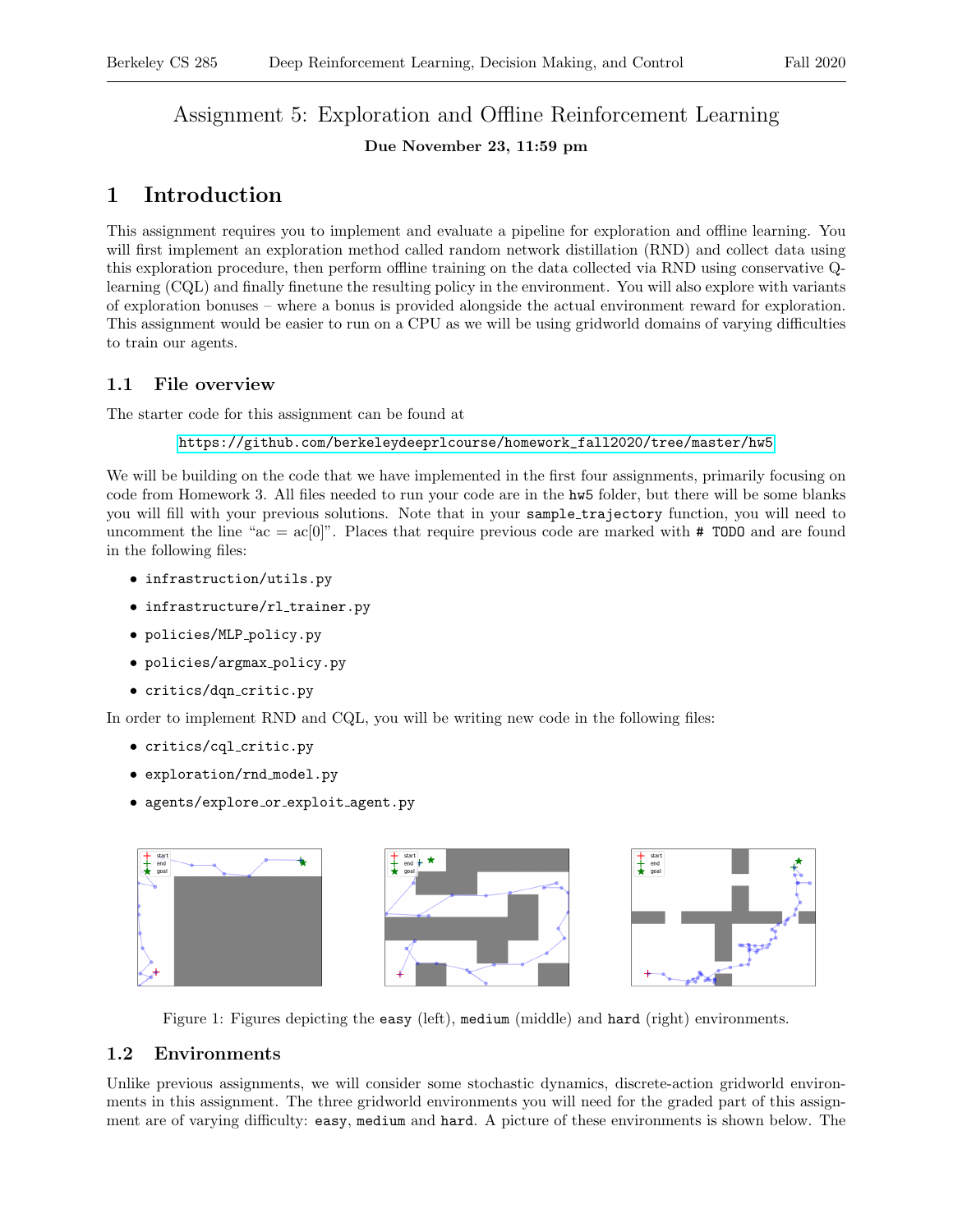easy environment requires following two hallways with a right turn in the middle. The medium environment is a maze requiring multiple turns. The hard environment is a four-rooms task which requires navigating between multiple rooms through narrow passages to reach the goal location. We also provide a very hard environment for the bonus (optional) part of this assignment.

#### 1.3 Random Network Distillation (RND) Algorithm

A common way of doing exploration is to visit states with a large prediction error of some quantity, for instance, the TD error or even random functions. The RND algorithm, as covered in Lecture 13, aims at encouraging exploration by asking the exploration policy to more frequently undertake transitions where the prediction error of a random neural network function is high. Formally, let  $f_{\theta}^*(s')$  be a randomly chosen vector-valued function represented by a neural network. RND trains another neural network,  $\hat{f}_{\phi}(s')$  to match the predictions of  $f_{\theta}^*(s')$  under the distribution of datapoints in the buffer, as shown below:

$$
\phi^* = \arg\min_{\phi} \ \mathbb{E}_{s,a,s' \sim \mathcal{D}} \left[ \underbrace{||\hat{f}_{\phi}(s') - f_{\theta}^*(s')||}_{\mathcal{E}_{\phi}(s')} \right]. \tag{1}
$$

If a transition  $(s, a, s')$  is in the distribution of the data buffer, the prediction error  $\mathcal{E}_{\phi}(s')$  is expected to be small. On the other hand, for all unseen state-action tuples it is expected to be large. To utilize this prediction error as a reward bonus for exploration, RND trains two critics – an exploitation critic,  $Q_R(s, a)$ , and an exploration critic,  $Q_{\mathcal{E}}(s, a)$ , where the exploitation critic estimates the return of the policy under the actual reward function and the exploration critic estimates the return of the policy under the reward bonus. In practice, we normalize error before passing it into the exploration critic, as this value can vary widely in magnitude across states leading to poor optimization dynamics.

In this problem, we represent the random functions utilized by RND,  $f_{\theta}^{*}(s')$  and  $\hat{f}_{\phi}(s')$  via random neural networks. To prevent the neural networks from having zero prediction error right from the beginning, we initialize the networks using two different initialization schemes marked as init\_method\_1 and init\_method\_2 in exploration/rnd\_model.py.

#### 1.4 Conservative Q-Learning

For the offline RL part of this assignment, we will implement the conservative Q-learning (CQL) algorithm that augments the Q-function training with a regularizer that minimizes the soft-maximum of the Q-values  $\log(\sum_a \exp(Q(s, a)))$  and maximizes the Q-value on the state-action pair seen in the dataset,  $Q(s, a)$ . The overall CQL objective is given by the standard TD error objective augmented with the CQL regularizer weighted by  $\alpha$ :  $\alpha \left[ \frac{1}{N} \sum_{i=1}^{N} \left( \log \left( \sum_{a} \exp(Q(s_i, a)) \right) - Q(s_i, a_i) \right) \right]$ . You will tweak this value of  $\alpha$  in later questions in this assignment.

#### 1.5 Implementation

The first part in this assignment is to implement a working version of Random Network Distillation. The default code will run the easy environment with reasonable hyperparameter settings. Look for the # TODO markers in the files listed above for detailed implementation instructions.

Once you implement RND, answering some of the questions will require changing hyperparameters, which should be done by changing the command line arguments passed to run\_hw5\_expl.py or by modifying the parameters of the Args class from within the Colab notebook.

For the second part of this assignment, you will implement the conservative Q-learning algorithm as described above. Look for the # TODO markers in the files listed above for detailed implementation instructions. You may also want to add additional logging to understand the magnitude of Q-values, etc, to help debugging. Finally, you will also need to implement the logic for switching between exploration and exploitation, and controlling for the number of offline-only training steps in the agents/explore\_or\_exploit\_agent.py as we will discuss in problems 2 and 3.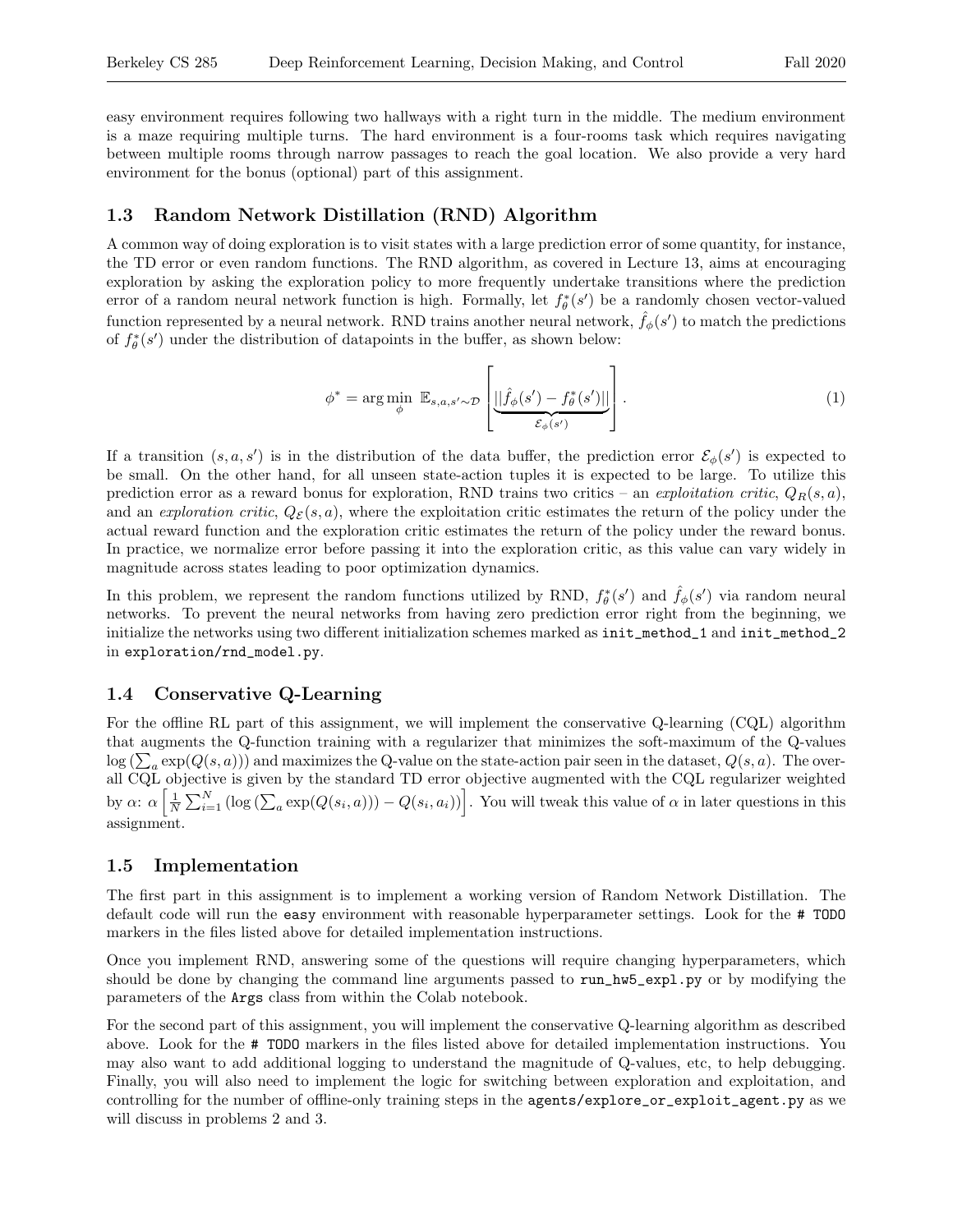#### 1.6 Evaluation

Once you have a working implementation of RND and CQL, you should prepare a report. The report should consist of one figure for each question below (each part has multiple questions). You should turn in the report as one PDF and a zip file with your code. If your code requires special instructions or dependencies to run, please include these in a file called README inside the zip file.

#### 1.7 Problems

Part 1: "Unsupervised" RND and exploration performance. Implement the RND algorithm and use the argmax policy with respect to the exploration critic to generate state-action tuples to populate the replay buffer for the algorithm. In the code, this happens before the number of iterations crosses num\_exploration\_steps, which is set to 10k by default. You need to collect data using the ArgmaxPolicy policy which chooses to perform actions that maximize the exploration critic value.

In experiment log directories, you will find heatmap plots visualizing the state density in the replay buffer, as well as other helpful visuals. You will find these in the experiment log directory, as they are output during training. Pick two of the three environments and compare RND exploration to random (epsilongreedy) exploration. Include all the state density plots and a comparative evaluation of the learning curves obtained via RND and random exploration in your report.

```
python cs285/scripts/run_hw5_expl.py --env_name *Chosen Env 1* --use_rnd
--unsupervised_exploration --exp_name q1_env1_rnd
```

```
python cs285/scripts/run_hw5_expl.py --env_name *Chosen Env 1*
--unsupervised_exploration --exp_name q1_env1_random
```

```
python cs285/scripts/run_hw5_expl.py --env_name *Chosen Env 2* --use_rnd
--unsupervised_exploration --exp_name q1_env2_rnd
```

```
python cs285/scripts/run_hw5_expl.py --env_name *Chosen Env 2*
--unsupervised_exploration --exp_name q1_env2_random
```
For debugging this problem, note that on the easy environment we would expect to obtain a mean reward (100 episodes) of -25 within 4000 iterations of online exploitation. The density of the state-action pairs on this easy environment should be, as expected, more uniformly spread over the reachable parts of the environment (that are not occupied by walls) with RND as compared to random exploration where most of the density would be concentrated around the starting state.

For the second sub-part of this problem, you need to implement a separate exploration strategy of your choice. This can be an existing method, but feel free to design one of your own. To provide some starting ideas, you could try out count-based exploration methods (such as pseudo counts and EX2) or prediction error based approaches (such as exploring states with high TD error) or approaches that maximize marginal state entropy. Compare and contrast the chosen scheme with respect to RND, and specify possible reasons for the trends you see in performance. The heatmaps and trajectory visualizations will likely be helpful in understanding the behavior here.

```
python cs285/scripts/run_hw5_expl.py --env_name PointmassMedium-v0
--unsupervised_exploration <add arguments for your method> --exp_name q1_alg_med
python cs285/scripts/run_hw5_expl.py --env_name PointmassHard-v0
--unsupervised_exploration <add arguments for your method> --exp_name q1_alg_hard
```
Part 2: Offline learning on exploration data. Now that we have implemented RND for collecting exploration data that is (likely) useful for performing exploitation, we will perform offline RL on this dataset and see how close the resulting policy is to the optimal policy. To begin, you will implement the conservative Q-learning algorithm in this question which primarily needs to be added in critic/cql\_critic.py and you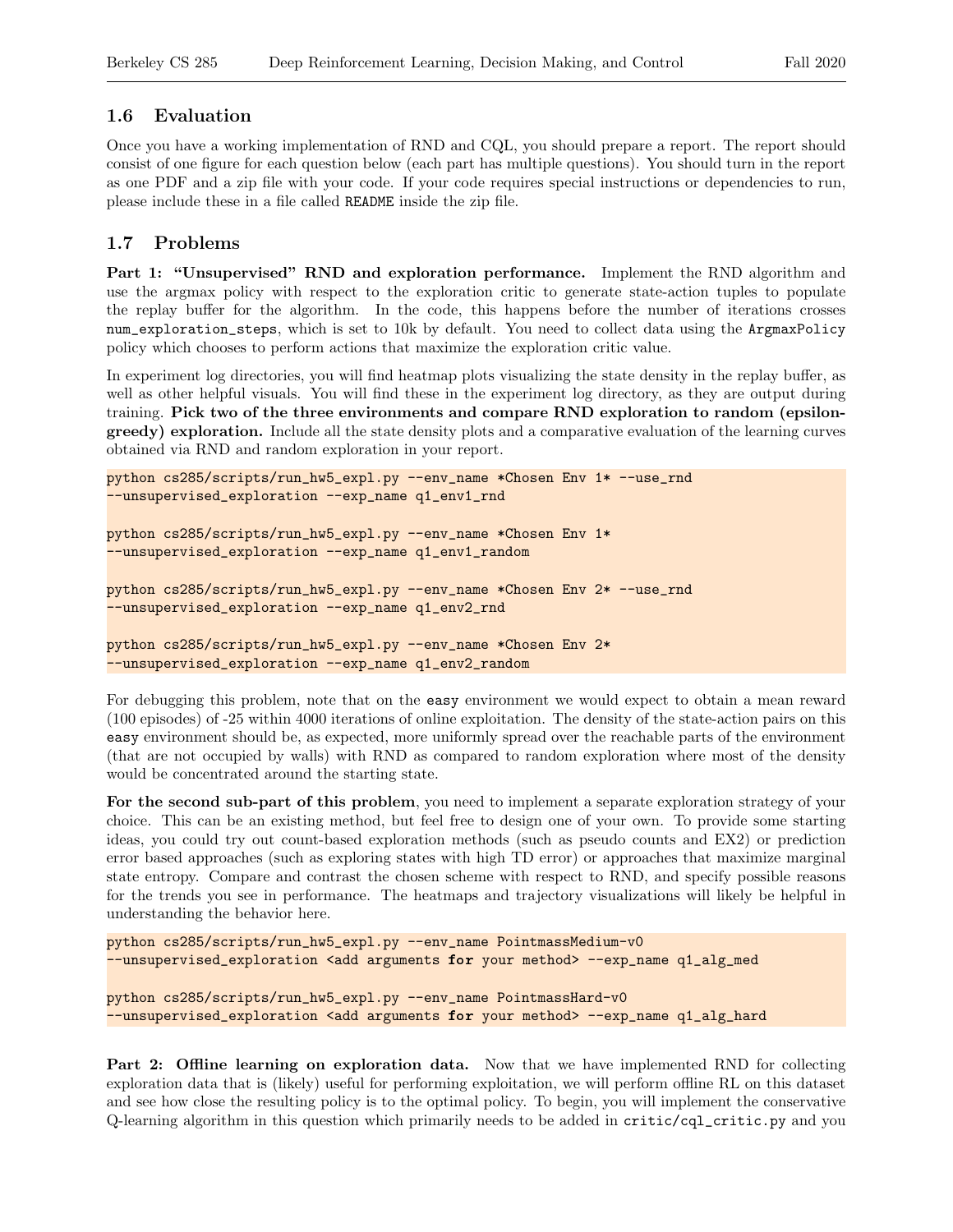need to use the CQL critic as the extrinsic critic in agents/explore\_or\_exploit\_agent.py. Once CQL is implemented, you will evaluate it and compare it to a standard DQN critic.

For the first sub-part of this problem, you will write down the logic for disabling data collection in agents/explore\_or\_exploit\_agent.py after exploitation begins and only evaluate the performance of the extrinsic critic after training on the data collected by the RND critic. To begin, run offline training at the default value of num\_exploration\_steps which is set to 10000. Compare DQN to CQL on the medium environment.

# cql\_alpha =  $0 \Rightarrow DQN$ , cql\_alpha =  $0.1 \Rightarrow CQL$ 

```
python cs285/scripts/run_hw5_expl.py --env_name PointmassMedium-v0 --exp_name q2_dqn
--use_rnd --unsupervised_exploration --offline_exploitation --cql_alpha=0
```
python cs285/scripts/run\_hw5\_expl.py --env\_name PointmassMedium-v0 --exp\_name q2\_cql --use\_rnd --unsupervised\_exploration --offline\_exploitation --cql\_alpha=0.1

Examine the difference between the Q-values on state-action tuples in the dataset learned by CQL vs DQN. Does CQL give rise to Q-values that underestimate the Q-values learned via a standard DQN? If not, why? To answer this question, first you might find it illuminating to try the experiment shown below, marked as a hint and then reason about a common cause behind both of these phenomena.

Hint: Examine the performance of CQL when utilizing a transformed reward function for training the exploitation critic. Do not change any code in the environment class, instead make this change in agents/explore\_or\_exploit\_agent.py. The transformed reward function is given by:

 $\tilde{r}(s, a) = (r(s, a) + \text{shift}) \times \text{scale}$ 

The choice of shift and scale is up to you, but we used  $\text{shift} = 1$ , and  $\text{scale} = 100$ . On any one domain of your choice test the performance of CQL with this transformed reward. Is it better or worse? What do you think is the reason behind this difference in performance, if any?

For the second sub-part of this problem, perform an ablation study on the performance of the offline algorithm as a function of the amount of exploration data. In particular vary the amount of exploration data for atleast two values of the variable num\_exploration\_steps in the offline setting and report a table of performance of DQN and CQL as a function of this amount. You need to do it on the medium or hard environment. Feel free to utilize the scaled and shifted rewards if they work better with CQL for you.

```
python cs285/scripts/run_hw5_expl.py --env_name *Chosen Env* --use_rnd
--num_exploration_steps=[5000, 15000] --offline_exploitation --cql_alpha=0.1
--unsupervised_exploration --exp_name q2_cql_numsteps_[num_exploration_steps]
```

```
python cs285/scripts/run_hw5_expl.py --env_name *Chosen Env* --use_rnd
--num_exploration_steps=[5000, 15000] --offline_exploitation --cql_alpha=0.0
--unsupervised_exploration --exp_name q2_dqn_numsteps_[num_exploration_steps]
```
For the third sub-part of this problem, perform a sweep over two informative values of the hyperparameter  $\alpha$  besides the one you have already tried (denoted as cql\_alpha in the code; some potential values shown in the run command below) to find the best value of  $\alpha$  for CQL. Report the results for these values in your report and compare it to CQL with the previous  $\alpha$  and DQN on the medium environment. Feel free to utilize the scaled and shifted rewards if they work better for CQL.

```
python cs285/scripts/run_hw5_expl.py --env_name PointmassMedium-v0 --use_rnd
--unsupervised_exploration --offline_exploitation --cql_alpha=[0.02, 0.5]
--exp_name q2_alpha[cql_alpha]
```
Interpret your results for each part. Why or why not do you expect one algorithm to be better than the other? Do the results align with this expectation? If not, why?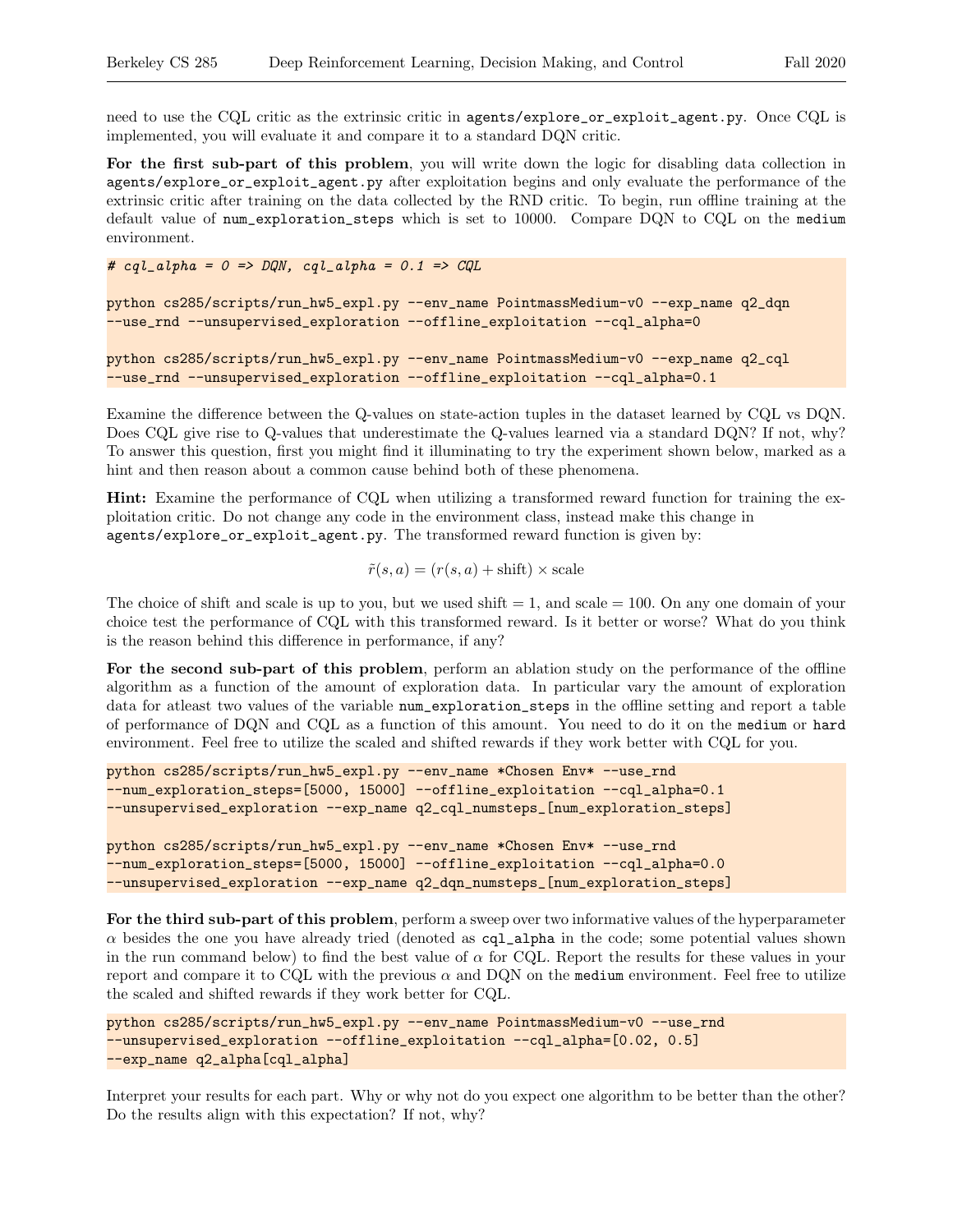Part 3: "Supervised" exploration with mixed reward bonuses. So far we have looked at an "unsupervised" exploration procedure – where we just train the exploration critic In this part, we will implement a different variant of RND exploration that will not utilize the exploration reward and the environment reward separately (as you did in Part 1), but will use a combination of both rewards for exploration as compared to performing fully "supervised" exploration via the RND critic and then finetune the resulting exploitation policy in the environment. To do so, you will modify the exploration\_critic to utilize a weighted sum of the RND bonus and the environment reward of the form:

 $r_{\text{mixed}} = \text{explore-weight} \times r_{\text{explore}} + \text{exploit-weight} \times r_{\text{env}}$ 

The weighting is controlled in agents/explore\_or\_exploit\_agent.py. The exploitation critic is only trained on the environment reward and is used for evaluation. Once you have implemented this mechanism, run this part using:

```
python cs285/scripts/run_hw5_expl.py --env_name PointmassMedium-v0 --use_rnd
--num_exploration_steps=20000 --cql_alpha=0.0 --exp_name q3_medium_dqn
python cs285/scripts/run_hw5_expl.py --env_name PointmassMedium-v0 --use_rnd
--num_exploration_steps=20000 --cql_alpha=1.0 --exp_name q3_medium_cql
```

```
python cs285/scripts/run_hw5_expl.py --env_name PointmassHard-v0 --use_rnd
--num_exploration_steps=20000 --cql_alpha=0.0 --exp_name q3_hard_dqn
```

```
python cs285/scripts/run_hw5_expl.py --env_name PointmassHard-v0 --use_rnd
--num_exploration_steps=20000 --cql_alpha=1.0 --exp_name q3_hard_cql
```
Feel free to utilize the scaled and shifted rewards if they work better with CQL for you. For these experiments, compare the performance of this part to the second sub-part of Part 2 (i.e. results obtained via purely offline learning in Part 2) for a given number of num\_exploration\_steps. Include the learning curves for both DQN and CQL-based exploitation critics on these environments in your report.

Further, how do the results compare to Part 1, for the default value of num\_exploration\_steps? How effective is (supervised) exploration with a combination of both rewards as compared to purely RND based (unsupervised) exploration and why?

Evaluate this part on the medium and hard environments. As a debugging hint, for the hard environment, with a reward transformation of scale  $= 100$  and shift  $= 1$ , you should find that CQL is better than DQN.

Part 4: Bonus problem (ungraded, but counts towards extra credits and we encourage you to try it). We also provide a harder layout of the gridworld environment in the environment file located at envs/pointmass/pointmass.py. Try out your exploration methods on one or more of these domains, and explore how offline training and online finetuning work in these domains. Report any interesting findings including state-visitation heatmaps, and policy performance.

# 2 Submitting the code and experiment runs

In order to turn in your code and experiment logs, create a folder that contains the following:

- A folder named data with all the experiment runs from this assignment. Do not change the names originally assigned to the folders, as specified by exp name in the instructions. Video logging is not utilized in this assignment, as visualizations are provided through plots, which are outputted during training.
- The cs285 folder with all the .py files, with the same names and directory structure as the original homework repository (excluding the data folder). Also include any special instructions we need to run in order to produce each of your figures or tables (e.g. "run python myassignment.py -sec2q1" to generate the result for Section 2 Question 1) in the form of a README file.